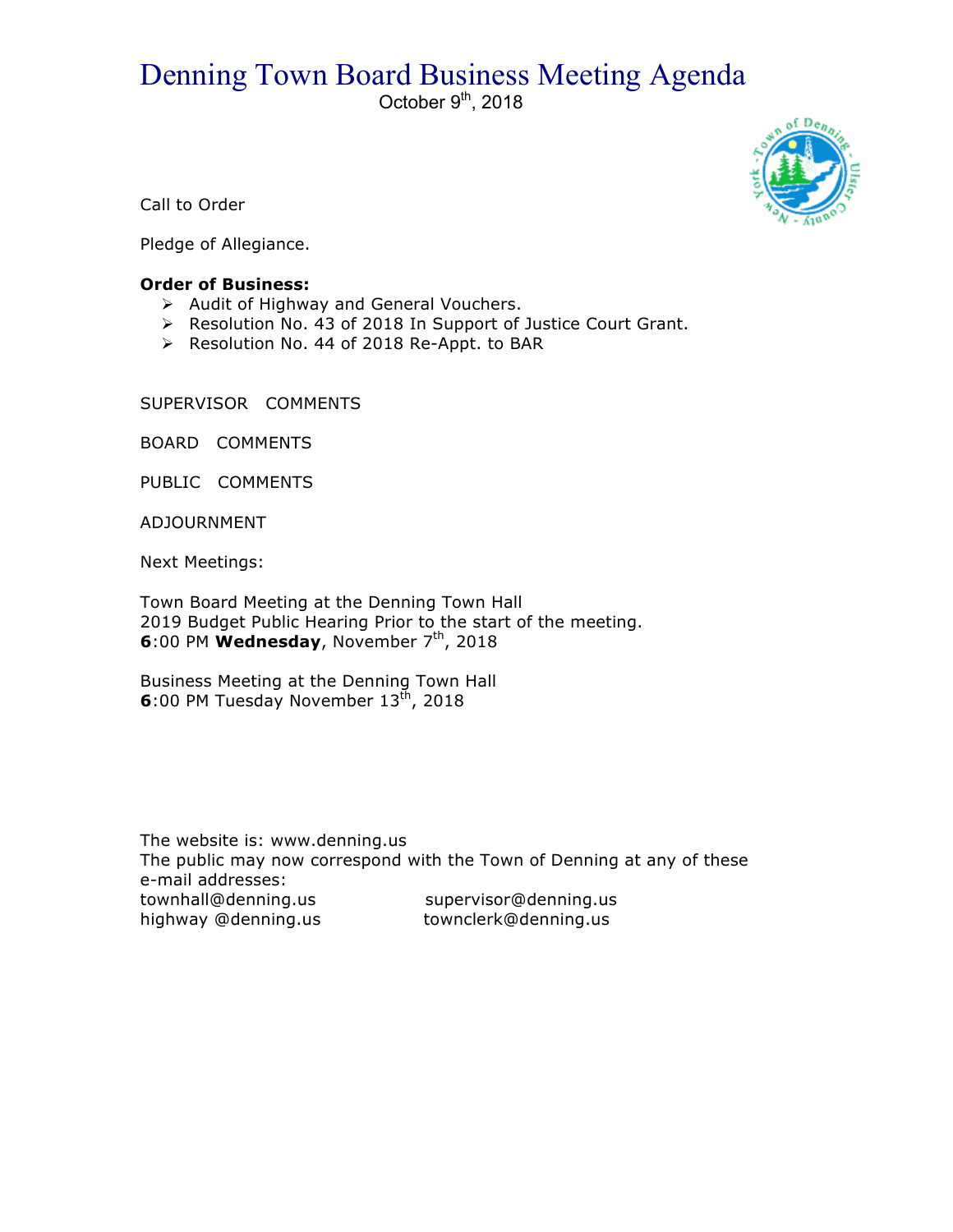Denning Town Board Meeting October  $9<sup>th</sup>$ , 2018 Resolution No. 43 of 2018

**WHEREAS** the Town of Denning Justice Court is soliciting the Denning Town Board for support in the application of a grant from the New York State Justice Court Assistance Program, and

**WHEREAS** the Town of Denning has complied with the Governor's Tax Cap Law, thereby limiting spending.

**NOW THEREFORE,** be it **RESOLVED** that the Denning Town Board **HEREBY** supports the application of the Denning Justice Court to the New York State Justice Court Program for funding, in the amount of \$7,750.87 in the fiscal year of 2019.